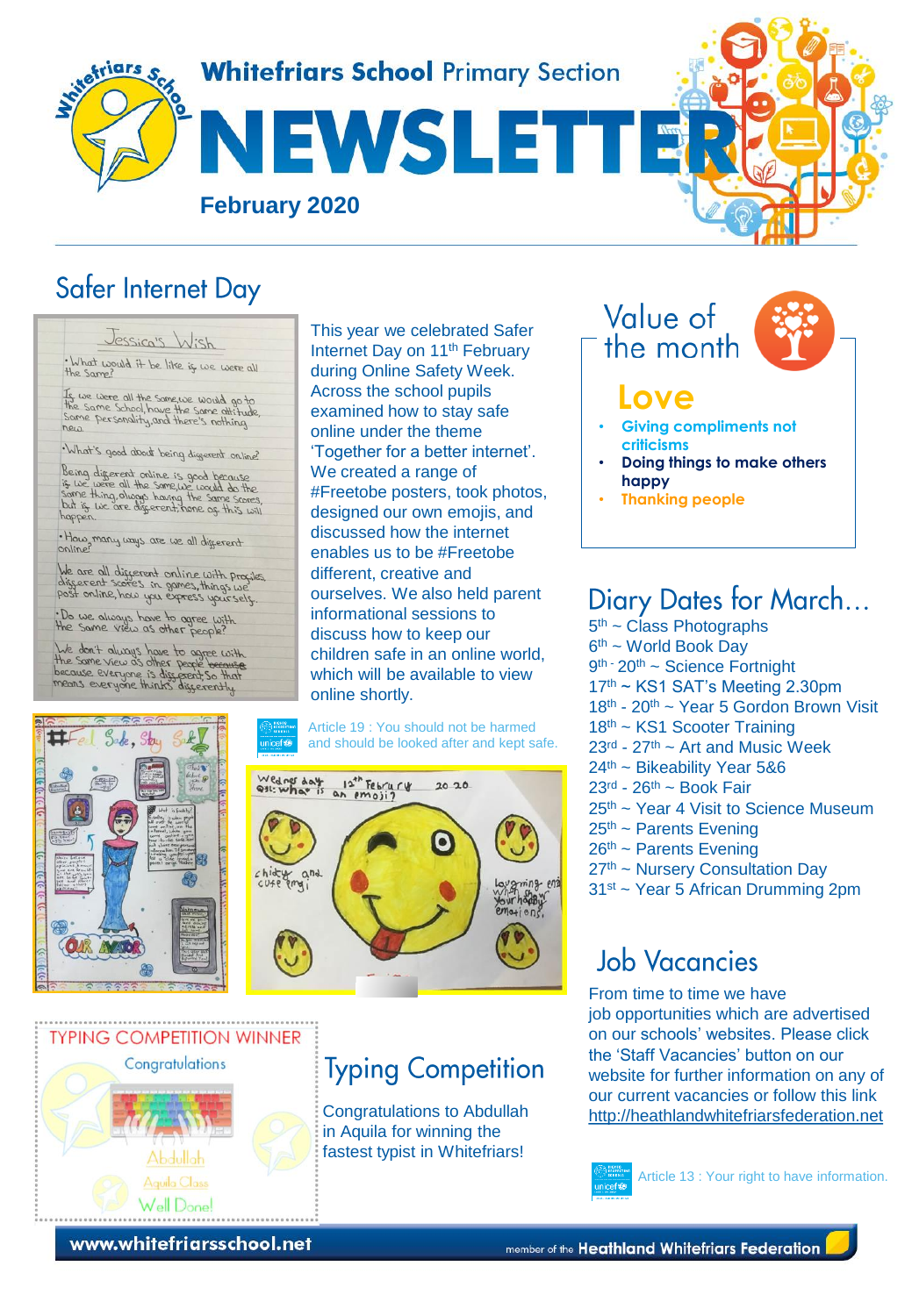

#### Year 6 Trip to Whipsnade Zoo



On Friday 7th February, Year 6 pupils visited Whipsnade Zoo as part of their topic learning, 'How do living things adapt to survive?'. They saw a wide variety of animals from across the world from majestic lions to beautiful and rare butterflies. They also had the

opportunity to attend an adaptation workshop, looking at how the different characteristics of animals can help them survive within their habitats. During the workshop, pupils had the chance to stroke a python- they were very brave! Everyone had a fantastic time exploring the wonderful world of animals and habitats.

# **Year 3 Jack and the Beanstalk Production**



On Friday 14th February, Year 3 performed Roald Dahl's Jack and Beanstalk as part of their topic learning 'Who is Roald Dahl?'. They performed with great enthusiasm and showcased their fantastic talent. The children had a fantastic time creating a brilliant production.



It's World Book Day in March and we would like to invite you to join us in helping your child to make the most of this special occasion. On **Friday 6th March** we would like pupils to come to school dressed as their favourite character from any book. They will need to bring in £1 to go towards new books for the school.



Article 13 : Your right to have information.

#### **Year 6 Choices Workshop**





Article 36 : You should be protected from doing things that could harm you.

On Thursday 13<sup>th</sup> February Year 6 pupils took part in a 'Choices Workshop', run by the Wizard Theatre group. The workshop explored the differences and similarities between legal and illegal drugs. Pupils were given lots of opportunities to share their opinions and learn about how peer pressure can affect the choices they make. Year 6 particularly enjoyed the humour and interactive games they took part in during the workshop and by the end they felt empowered and encouraged to make the 'choices' that are right for them.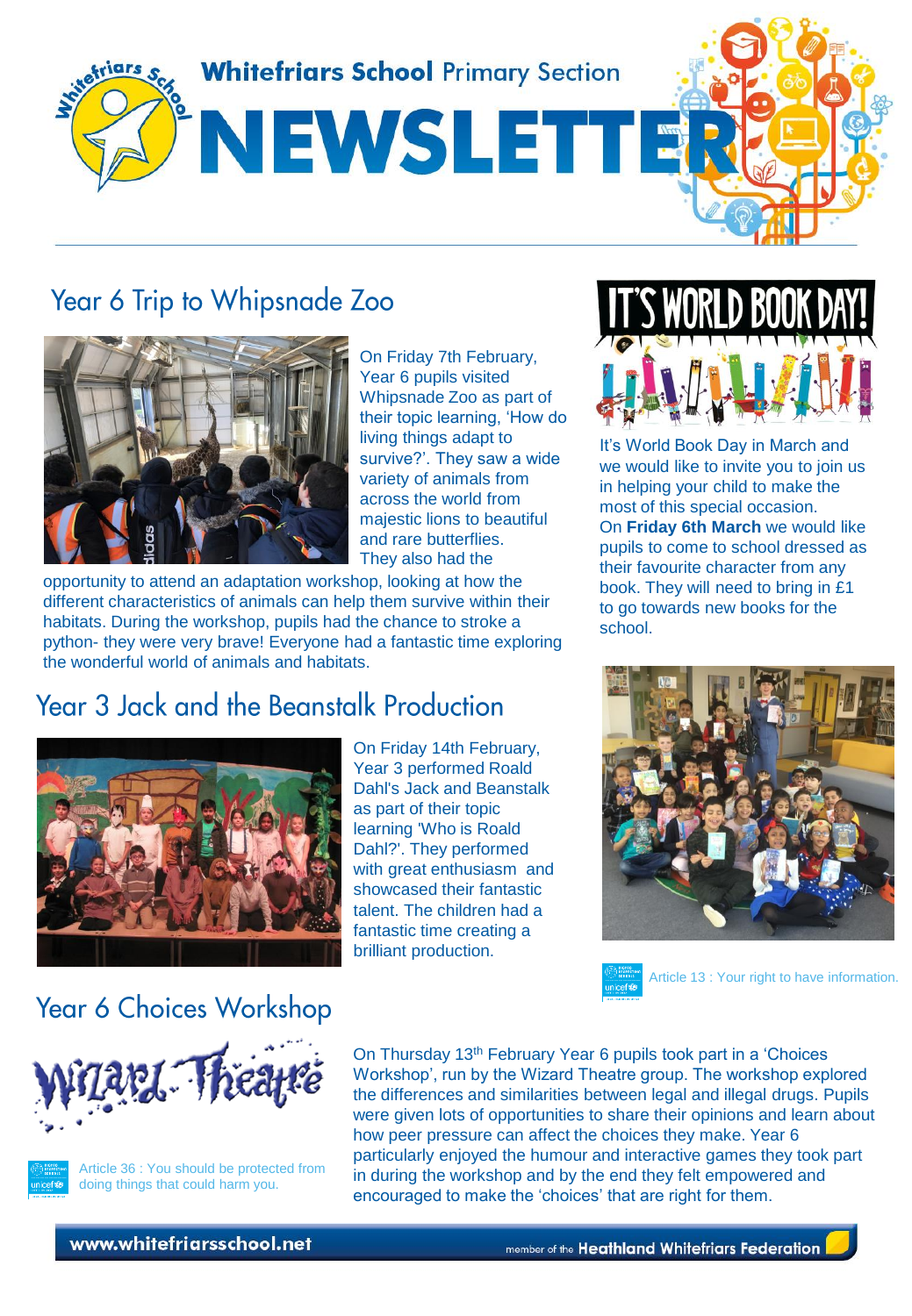

#### Harrow Schools Football Tournament Year 5 Trip to Affinity Water



A group of Year 5 and 6 pupils took part in Harrow Schools Football Tournament at The Hive. The children did extremely well and won three out of five of their matches in Group D. Overall they competed against 17 other teams and came 3rd in the group stages. Well done to everyone who took part.

Article 15 : Your right to meet with friends and join groups and clubs.

#### Oral Hygiene Workshop in Nursery



The Nursery children and their parents had great fun learning about how to look after their teeth. As well as learning some really useful information, they were able to practise brushing giant teeth using real tooth paste. We have also been learning about foods that are good for our teeth and foods that can cause decay.

> Article 6 : Your right to life and to be healthy





Year 5 pupils visited Affinity Water and participated in various water experiments. Through a series of practical activities, the children learned how precious their water supply is and how to take action to save water in school and at home. Pupils learnt about the water treatment process to help them understand where their tap water comes from and how it gets cleaned. They began to appreciate the scientific processes involved in getting water from 'source to tap' at the operational treatment site.



You will be aware of the outbreak of coronavirus in some countries across the world. At Heathland and Whitefriars we take the health and safety of our pupils and staff very seriously, so we're sharing [guidance](https://www.gov.uk/government/publications/guidance-to-educational-settings-about-covid-19/guidance-to-educational-settings-about-covid-19) from Public Health England on steps you should be taking: https://www.gov.uk/coronavirus



We currently have 169 followers can you help us to make it 200!

www.whitefriarsschool.net